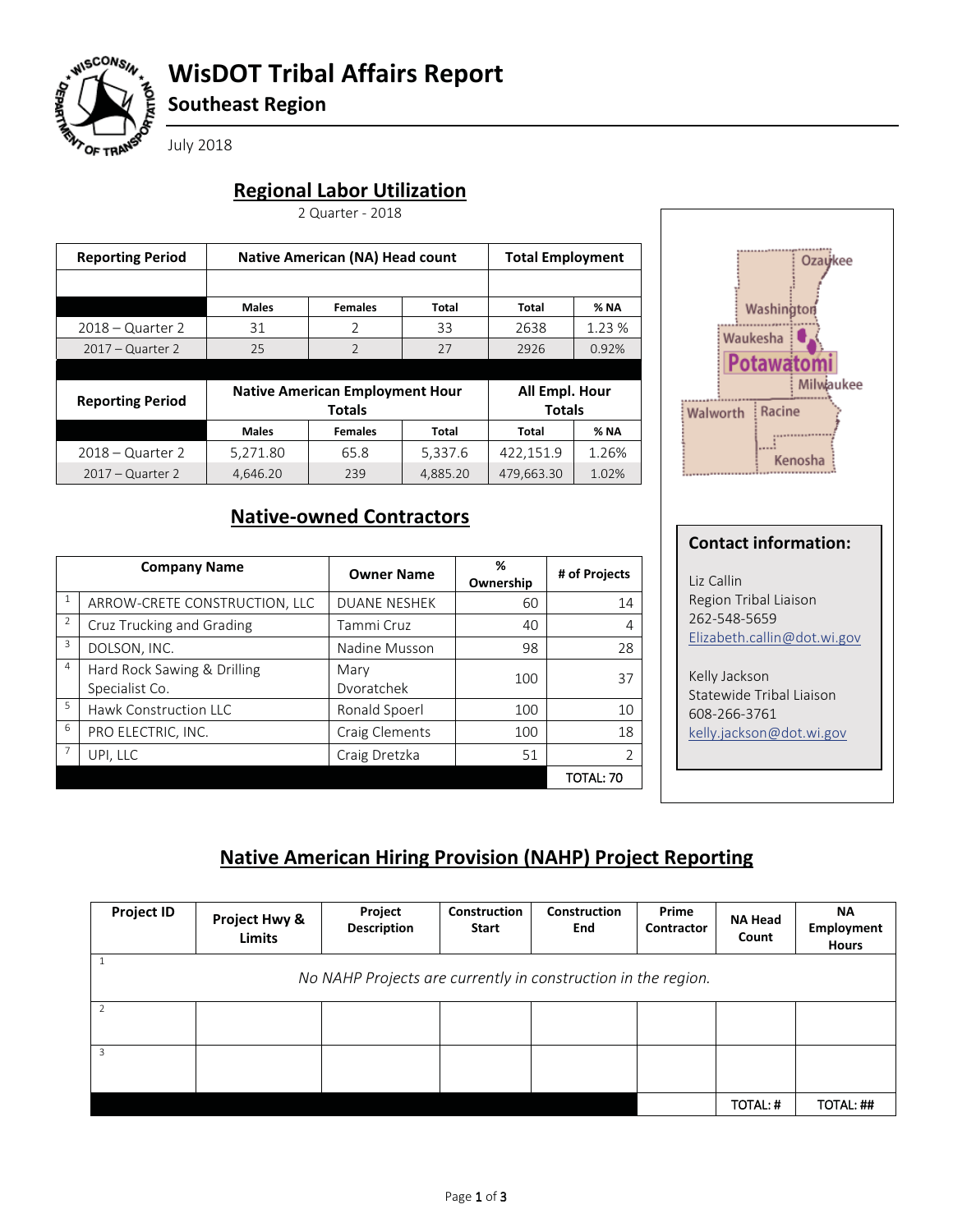# **Southeast Region Projects Updates**

Updated: 7/3/2018

| <b>Highway</b>                          | <b>Project Limits</b>                   | County                         | Est.<br><b>Construction</b><br>Year*                    | <b>Project Description / Notes</b>                                                                                                                                                                                                                                                                                                                                                                                                                                                                                                                                                | <b>Project Status</b> | <b>NAHP</b> |
|-----------------------------------------|-----------------------------------------|--------------------------------|---------------------------------------------------------|-----------------------------------------------------------------------------------------------------------------------------------------------------------------------------------------------------------------------------------------------------------------------------------------------------------------------------------------------------------------------------------------------------------------------------------------------------------------------------------------------------------------------------------------------------------------------------------|-----------------------|-------------|
| South 60 <sup>th</sup><br><b>Street</b> | Morgan to KK River<br>Parkway           | Milwaukee                      | 2019                                                    | Road reconstruction (1.2 miles) with<br>no added capacity.<br><b>Funding: Surface Transportation</b><br>Program (local program) project<br>City of Milwaukee project<br>administered by WisDOT.<br>Residential property owned by Ho-<br>chunk adjacent to the project limits.<br>Let date: 12/11/2018                                                                                                                                                                                                                                                                             | Final design          | <b>YES</b>  |
| 6 <sup>th</sup> Street<br><b>Bridge</b> | Bridge over Root<br>River               | Racine                         | $TBD - No$<br>construction<br>funding<br>allocated yet. | Bridge replacement.<br>Project has the potential to adversely<br>$\mathbb{L}$<br>affect historic properties in the area.<br>$\mathbb{L}^{\mathbb{N}}$<br>Funding: Highway and Local Bridge<br>Improvement Program (local<br>program).                                                                                                                                                                                                                                                                                                                                             | Final design          | NO.         |
| <b>IH 94 N-S</b>                        | WI State Line -<br>Mitchell Interchange | Milwaukee<br>Racine<br>Kenosha | 2018-2021                                               | This project is improving safety while<br>reducing congestion and modernizing the<br>important 35-mile transportation artery,<br>including:<br>constructing an additional lane in each<br>direction, for a total of eight lanes<br>replacing deteriorating pavement and<br>$\blacksquare$<br>structures with new designs<br>moving ramp exits to the right side of<br>٠<br>the freeway<br>providing aesthetic treatments for<br>those who live adjacent to the freeway<br>Detailed project information including<br>traffic impacts:<br>https://projects.511wi.gov/i94northsouth/ | Construction          | NO.         |

Page 2 of 3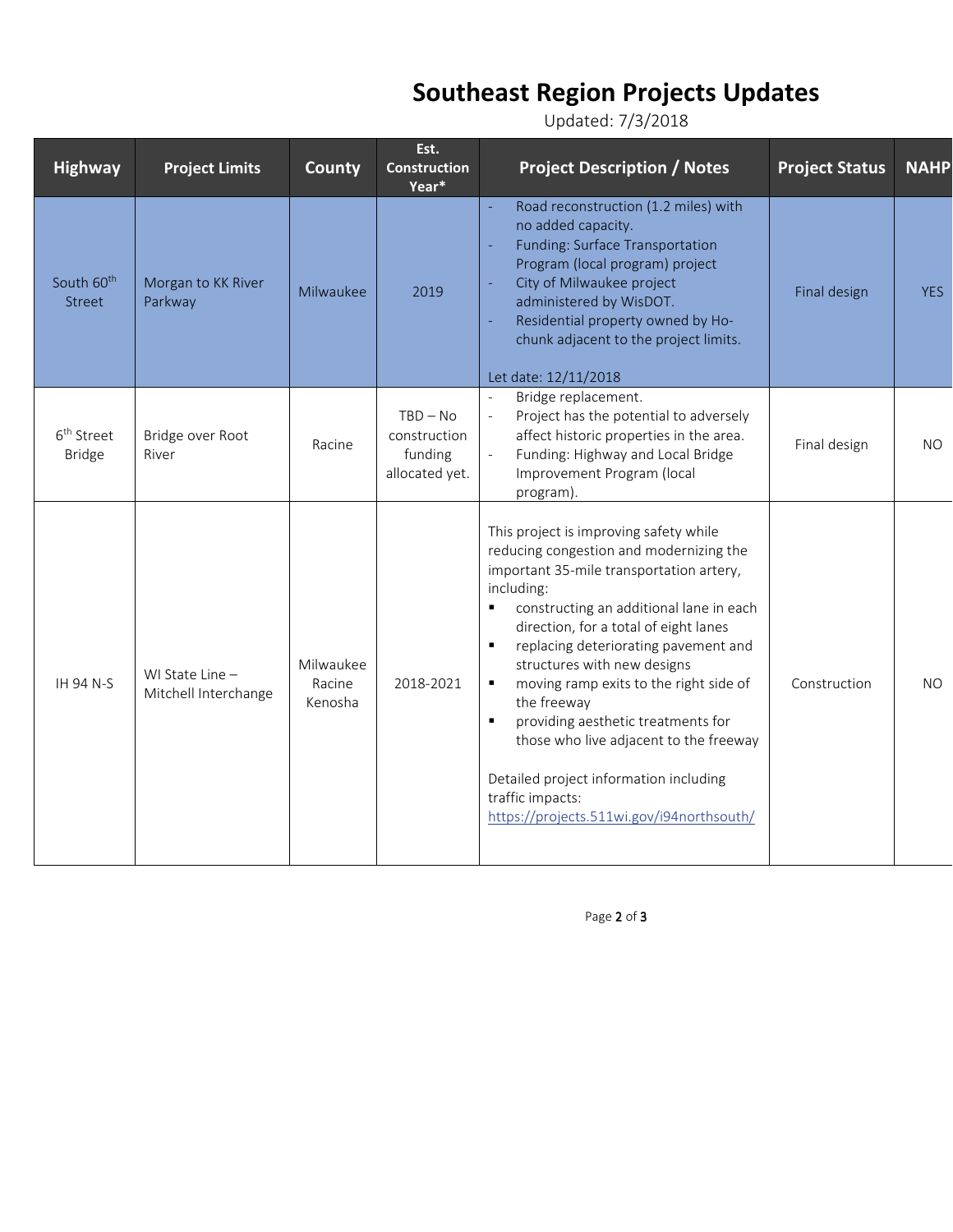## *Southeast Region Projects Updates - continued*

| <b>Highway</b>                  | <b>Project Limits</b>                                                                                                                                                                                                                                                                | <b>County</b> | Est.<br><b>Construction</b><br>Year* | <b>Project Description / Notes</b>                                                                                                                                                                                                                                                                                                                                       | <b>Project Status</b>    | <b>NAHP</b> |
|---------------------------------|--------------------------------------------------------------------------------------------------------------------------------------------------------------------------------------------------------------------------------------------------------------------------------------|---------------|--------------------------------------|--------------------------------------------------------------------------------------------------------------------------------------------------------------------------------------------------------------------------------------------------------------------------------------------------------------------------------------------------------------------------|--------------------------|-------------|
| Foxconn<br>Development<br>Roads | WIS 11 (56 <sup>th</sup><br>Rd to CTH H)<br>CTH H (CTH<br>$KR - Venice$<br>Ave)<br>CTH KR (IH<br>$94 - 90$ <sup>th</sup> St)<br>Braun Rd (IH<br>94 to 90 <sup>th</sup> St)<br>Wisconn<br>Valley Way<br>$(CH KR -$<br>WIS 11)<br>International<br>Drive (South<br>limit to WIS<br>11) | Racine        | Summer<br>$2018 - Fall$<br>2021      | Reconstruction of several state, village and<br>county roadways around the new Foxconn<br>Development in Racine County under a<br>temporary jurisdictional transfer<br>agreement.<br>More information:<br>https://projects.511wi.gov/fdr/                                                                                                                                | Design &<br>Construction | <b>NO</b>   |
| Zoo<br>Interchange              | I-894, I-41 and I-94<br>interchange,<br>approaches and<br>service interchanges<br>nearby.                                                                                                                                                                                            | Milwaukee     | $2012 -$ late<br>summer<br>2018      | Major reconstruction of the I-894, I-41 and<br>I-94 approaches, interchange core, service<br>interchange improvements at Watertown<br>Plank Road, Bluemound Road, 84 <sup>th</sup> Street,<br>WIS 100 and Greenfield Ave. as well as<br>major arterials WIS 100, Glenview Ave and<br>Watertown Plank Road.<br>Existing work scheduled to be complete<br>August 31, 2018. | Construction             | NO.         |

Green denotes project "on or partially on tribal lands"; blue denotes project is touching / adjacent to tribal land boundary

*Note*: The project list above is not exhaustive. It represents projects that may be of particular interest to tribes due to location or scope. More and details can be found here: http://wisconsindot.gov/Pages/projects/6yr-hwy-impr/proj-info/default.aspx. Projects are subject to change ba and other system needs.

\* Construction year is an estimation. Due to budget changes or design process challenges, some of the out-year projects may be moved from t year listed here. More projects may be added to this list in an accelerated process dependent upon available funding.

Page 3 of 3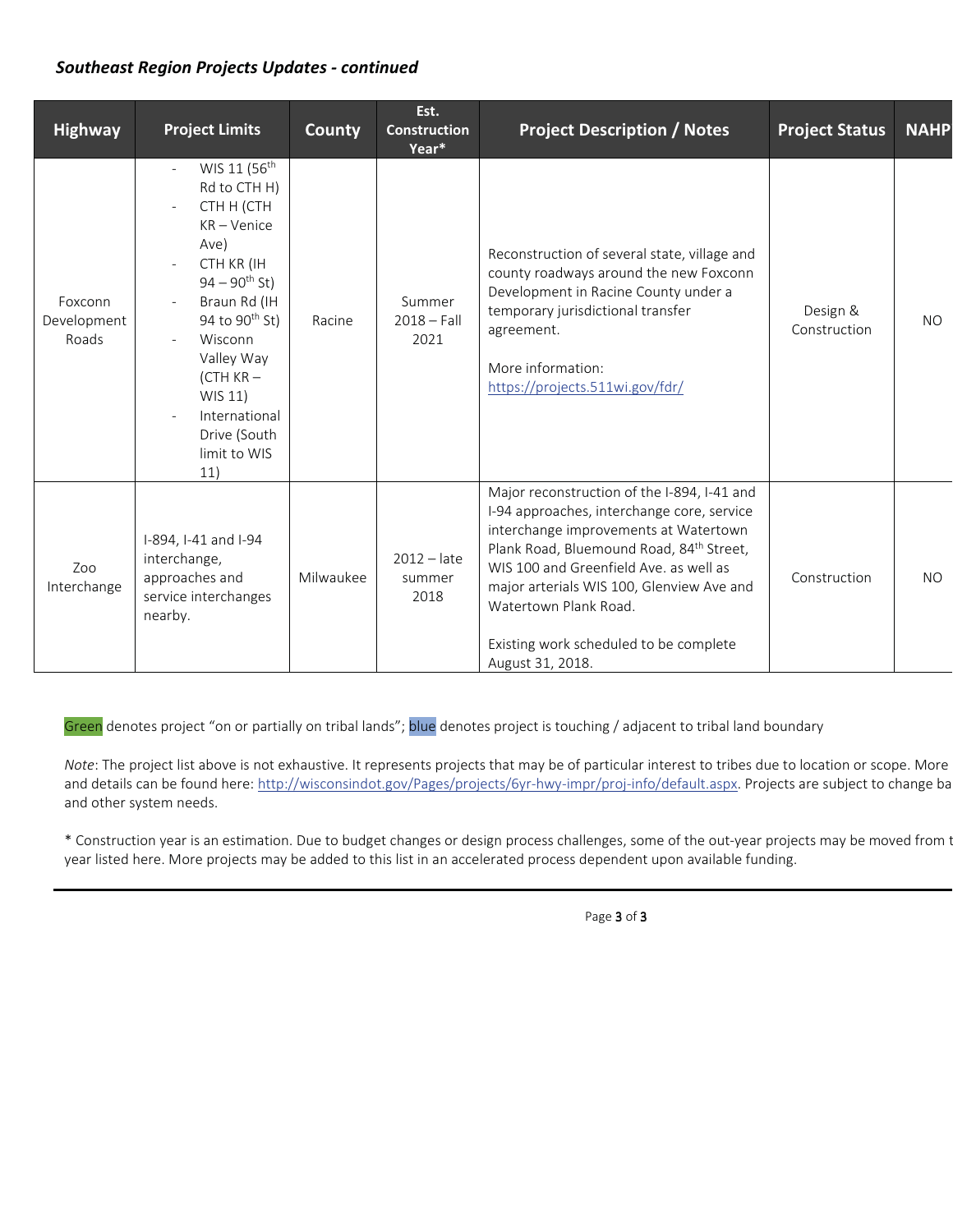**FREEWAY MAINLINE CONSTRUCTION OVERVIEW** 

**JUNE 2018** 







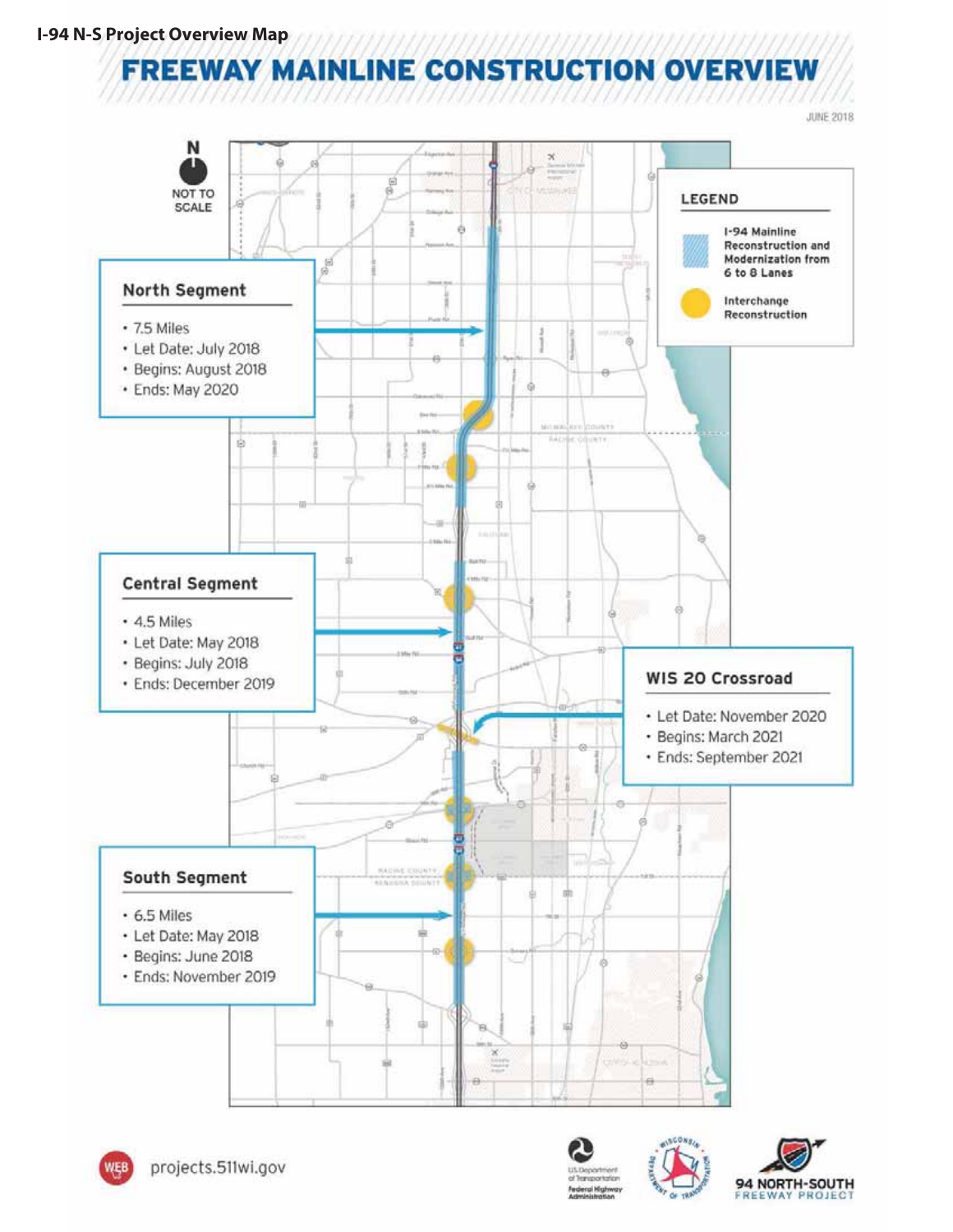Public Involvement Meeting | March 15, 2018

#### **of Way Acquisition and Access Rights**

ge of Mount Pleasant is acquiring and paying for all right of way, including ons, needed to build the necessary road improvements (except for WIS 11 I-94, which WisDOT will acquire and purchase). Representatives from the and WisDOT's real estate teams are available at this meeting to explain the and answer questions.

development construction and projected traffic volumes require access o maintain safety and mobility. The village will purchase access rights on KR, County H, Braun Road and International Drive. On behalf of WisDOT, the will also purchase and acquire access rights on Wisconn Valley Way, WIS 11 Frontage Road.



**OV**

development.

t information or to Road Improvements ist:



### **Concurrent Area Roadway Projects**

**WIS 20/County C Roundabout:**  March to October 2018

WIS 20 will have one lane open in each direction during construction; County C will fully close north of WIS 20 until July 2018, and for several weeks in fall. County C traffic will be detoured to WIS 20 and West Frontage Road.

#### **WIS 20, County H and County A Rehab:**  March to June 2018

Construction impacts include the closure of County A, and the nighttime and one full weekend closure of County H (traffic will be detoured); narrow travel lanes; and some flagging operations.

**Wisit projects.511wi.gov to learn more.** 

**Michael Pyritz**, Communications Manager WisDOT Southeast Region (262) 521-5373 Michael.Pyritz@dot.wi.gov

# RACINE COUNTY ROAD IMPROVEMENTS

**Wsi conn Valley Way**

60th Rd-**Communist Rd Braun Rd** 

**94 41**

**W Frontage Rd**

**YORKVILLE** 

**<sup>5</sup>6t<sup>h</sup> <sup>R</sup><sup>d</sup>**

**A**

.<br>Fri

 $\overline{A}$ 

**RACINE CO. KENOSHA CO.**

**MB**

**C**

NOT TC<br>SCALE

**58th Rd**

 $\sqrt{11}$ 

**AREA 1**

**KR**

**7th St**

**Somers Rd**

**AREA 2**

**11**

**nI et rnat oi nal Dr**

**V**

जि

**C**

**20**

### PUBLIC INVOLVEMENT MEETING MARCH 15, 2018

**T** hank you for attending today's meeting and for your interest in the Racine County road improvements project.

The purpose of this meeting is to present updated design- and construction-related details. We also invite you to talk with project staff, share your thoughts and ask questions.

Today's meeting is an open house. The Wisconsin Department of Transportation (WisDOT), will schedule additional meetings like this as project design and construction progresses. Watch your mail and/or email for additional meeting notices. Sign up to receive notifications at our website, wisconnvalley.wi.gov.

### **Project Description**

In November 2017, WisDOT took temporary jurisdiction over the following roadways:

- County KR between I-94 and 90th Street
- County H between County KR and WIS 20
- Braun Road between I-94 and 90th Street
- International Drive from WIS 20 to WIS 11

Temporary jurisdiction was granted because WisDOT has the expertise needed to manage large and complex projects with multiple roadways and tight utility coordination time frames. WisDOT has significant construction planned in the I-94 corridor, and one entity coordinating all road construction in the area will be most efficient and cost effective.

Proposed improvements include reconstructing County KR, County H and Braun Road as multilane, divided, urban roadways with storm sewer and



limit to WIS 11. WIS 11, from 56th Road to County H, will also be reconstructed to an urban, multilane **At today's meeting ...**

- WisDOT has optimized roadway designs to meet the traffic demands, resulting in fewer lanes.
- The plans show stormwater management ponds.
- WisDOT has developed construction staging and traffic control for Braun Road and County KR.
- WisDOT has determined access routes to and from the development site.
- Project staff are available to answer your questions.
- Real estate representatives from the Village of Mount Pleasant are available to discuss right of way acquisition.

constructed on new alignment connecting County KR, Braun Road, and WIS 11.

PAGE 1

signals at key intersections. The project will extend International Drive as a multilane, divided, urban roadway with storm sewer, and a multi-use

a shared-use path. Reconstruction will also include traffic

**AREA 3**

**H**

**LEGEND** 

**H**

**West Rd**

MOUNT PLEASANT

**EA**

Road Improvements Project Area Development Sit

MOUNT PLEASANT

**90th St**

**Fancher Rd**

trail from its existing southerly

Wisconn Valley Way will be